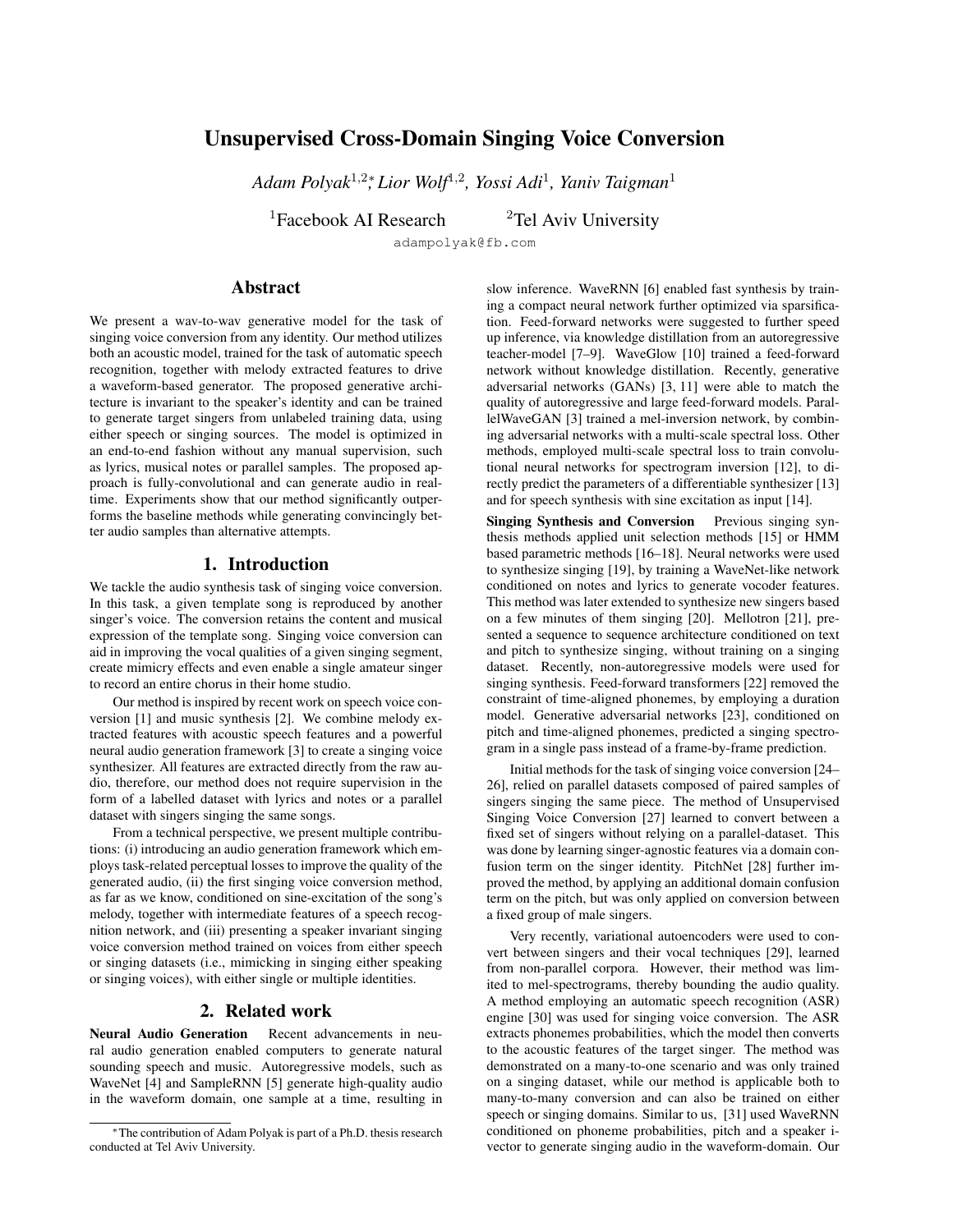method differs by (i) using a non-autoregressive model for realtime generation, and (ii) the usage of perceptual losses which, as we demonstrate, greatly boost the performance of our method.

#### 3. Method

The proposed model is based on a Generative Adversarial Network, with a generator network  $G$  and a discriminator network D. The model is conditioned on both speech and musical features, while in the multi-singer generation case, it is additionally conditioned on a learned singer identity vector. Each feature set is forwarded via a separate context-stack, similar to [2, 32], before feeding it to  $G$ . The generator is a non-autoregressive WaveNet, which generates the audio waveform directly from a random noise vector. Fig. 1 depicts the architecture.

Input Features We denote the domain of audio samples by  $X \subset \mathbb{R}$ . The representation for a raw speech signal is therefore a sequence of samples  $x = (x_1, \ldots, x_T)$ , where  $x_t \in \mathcal{X}$  for all  $1 \leq t \leq T$ . The length of the input signal varies for different inputs, thus the number of input samples in the sequence,  $T$ , is not fixed. Given a training set of *n* examples,  $S = \{x_i\}_{i=1}^n$ , we would like to extract representations which are both speaker invariant, to enable better singer conversion, and independent of manual annotations, to utilize unlabelled data.

Recent works demonstrated the need of both linguistic and musical features [19, 20, 30] in the context of singing generation. As a result, we extract both the loudness measure [33] and the fundamental frequency (F0) as the musical features. Loudness is represented by the log-scaled A-Weighting of the power spectrum,  $f_{load}(x)$ , while F0 is extracted using CREPE [34], denoted by  $f_{crepe}(\mathbf{x})$ , similarly to [2]. We experimented with different representations of F0, such as: octave, note, etc., and achieved similar performance.

In preliminary experiments, we observed that using F0 as input produces inconsistent shakes in the pitch of the generated samples. Therefore, we turn into conditioning on a synthesized melody generated from the F0 instead. The melody is synthesized via a single sinusoid sine-excitation, denoted by  $\Gamma(f_{crepe}(\boldsymbol{x})).$ 

For speech features, we follow [1] and utilize an intermediate representation from a pre-trained acoustic model optimized for the task of Automatic Speech Recognition (ASR) as an additional input to the model. Specifically, we use the public implementation [35] of Wav2Letter [36], denoted by  $f_{w2l}(\boldsymbol{x})$ . Since an ASR network is speaker-agnostic by design [37], our method does not require any disentanglement terms or domain-specific (speaker) confusion terms.

Finally, we concatenate and upsample the features in the temporal domain to match the audio frequency.

Single Singer Objective Function We follow the leastsquares GAN [38] setup where the discriminator and generator would like to minimize the following terms,

$$
L_D(D, G, S) = \sum_{\mathbf{x} \in S} [||1 - D(\mathbf{x})||_2^2 + ||D(\hat{\mathbf{x}})||_2^2]
$$
  

$$
L_{adv}(D, G, S) = \sum_{\mathbf{x} \in S} ||1 - D(\hat{\mathbf{x}})||_2^2
$$
 (1)

accordingly. S is the set of samples,  $\hat{x} = G(z, E(x))$  is the audio sample synthesized from a random noise vector sampled from a uniform distribution  $z \sim U(0, 1)$ , and the concatenated features  $E(\boldsymbol{x}) = [f_{load}(\boldsymbol{x}), f_{w2l}(\boldsymbol{x}), \Gamma(f_{crepe}(\boldsymbol{x}))].$ 

In addition, we include a reconstruction loss to further improve optimization stability. We note that two audio samples might be perceptually similar while being the exact opposite in the waveform representation, e.g., in the case of a simple phase inversion (multiply by -1). To mitigate this, we include a spectral amplitude distance loss [12, 39] in multiple FFT resolutions [3, 13, 14]. The spectral amplitude distance loss, for a given FFT size  $m$ , is defined as follows:

$$
L_{\text{recon}}^{(m)}(G, S) = \sum_{\mathbf{x} \in S} \left[ \frac{\|\mathcal{S} - \hat{\mathcal{S}}\|_F}{\|\mathcal{S}\|_F} + \frac{\|\log \mathcal{S} - \log \hat{\mathcal{S}}\|_1}{N} \right] (2)
$$

where  $\|\cdot\|_F$  and  $\|\cdot\|_1$  denotes the Forbenius and the  $L_1$  norms,  $S = |\text{STFT}(x)|$  and  $\hat{S} = |\text{STFT}(\hat{x})|$  denotes the Short-time Fourier transform magnitudes of the original and synthesized samples respectively, and  $N$  the number of elements. The first term of the expression emphasizes spectral peaks, while the second penalizes silent sections of the audio. The multi-resolution loss is defined as the sum of the above loss for multiple scales:

$$
L_{recon}(G, S) = \frac{1}{|M|} \sum_{m \in M} L_{recon}^{(m)}(G, S) \tag{3}
$$

where  $M = [2048, 1024, 512, 256, 128, 64]$ .

Lastly, to further improve the generation quality, we add perceptual losses [40] on top of the generator output. Specifically, we compute the  $l_1$ -distance between intermediate activations of the ASR network,  $h_{w2l}$  and the CREPE network,  $h_{crepe}$ as follows:

$$
L_{crepe}(G, S) = \sum_{\boldsymbol{x} \in S} ||h_{crepe}(\boldsymbol{x}) - h_{crepe}(\hat{\boldsymbol{x}})||_1
$$
  

$$
L_{w2l}(G, S) = \sum_{\boldsymbol{x} \in S} ||h_{w2l}(\boldsymbol{x}) - h_{w2l}(\hat{\boldsymbol{x}})||_1
$$
 (4)

Overall, the optimization loss for the generator, G, is defined as:

$$
L_G(G, D, S) = L_{recon}(G, S) + \alpha L_{adv}(G, D, S)
$$
  
+  $\beta L_{crepe}(G, S) + \gamma L_{w2l}(G, S)$  (5)

where  $\alpha$ ,  $\beta$ ,  $\gamma$  are weight factors to balance the contribution of each loss term.

Multi-singer Training Losses In the multi-singer regime, we include a speaker embedding  $v_i$  as an additional input to  $G$ . The speaker embeddings are learned during training and stored in a Look Up Table. Then, the reconstruction of a sample,  $x_i$ , pronounced by speaker i is updated to be  $\bm{\hat{x}}_i^i = G(\bm{z}, \bar{E}(\bm{x}_i), \bm{v}_i)$ .

Moreover, we introduce two additional training schemes. The first one is performed by converting a sample from singer  $i$ to singer  $j$ , while omitting the reconstruction loss. The second one introduces novel virtual training samples by creating parallel samples using back-translation [41] and mixup [42]. This was previously shown by [27] to improve singing voice conversion.

These additional objective functions for unaligned samples are defined as follows,

$$
L_D^{unaligned}(D, G, S) = \sum_{\mathbf{x}_i \in S} \left[ ||1 - D(\mathbf{x}_i)||_2^2 + ||D(\hat{\mathbf{x}}_j^i)||_2^2 \right]
$$
  

$$
L_G^{unaligned}(G, D, S) = \alpha L_{adv}(G, D, S) + \beta L_{crepe}(G, S)
$$
  

$$
+ \gamma L_{w2l}(G, S)
$$
 (6)

where  $\hat{x}_j^i = G(z, E(x_i), v_j)$ . Note the reconstruction loss is omitted, since we do not have the target sample of singer  $j$ singing sample  $x_i \in S$ .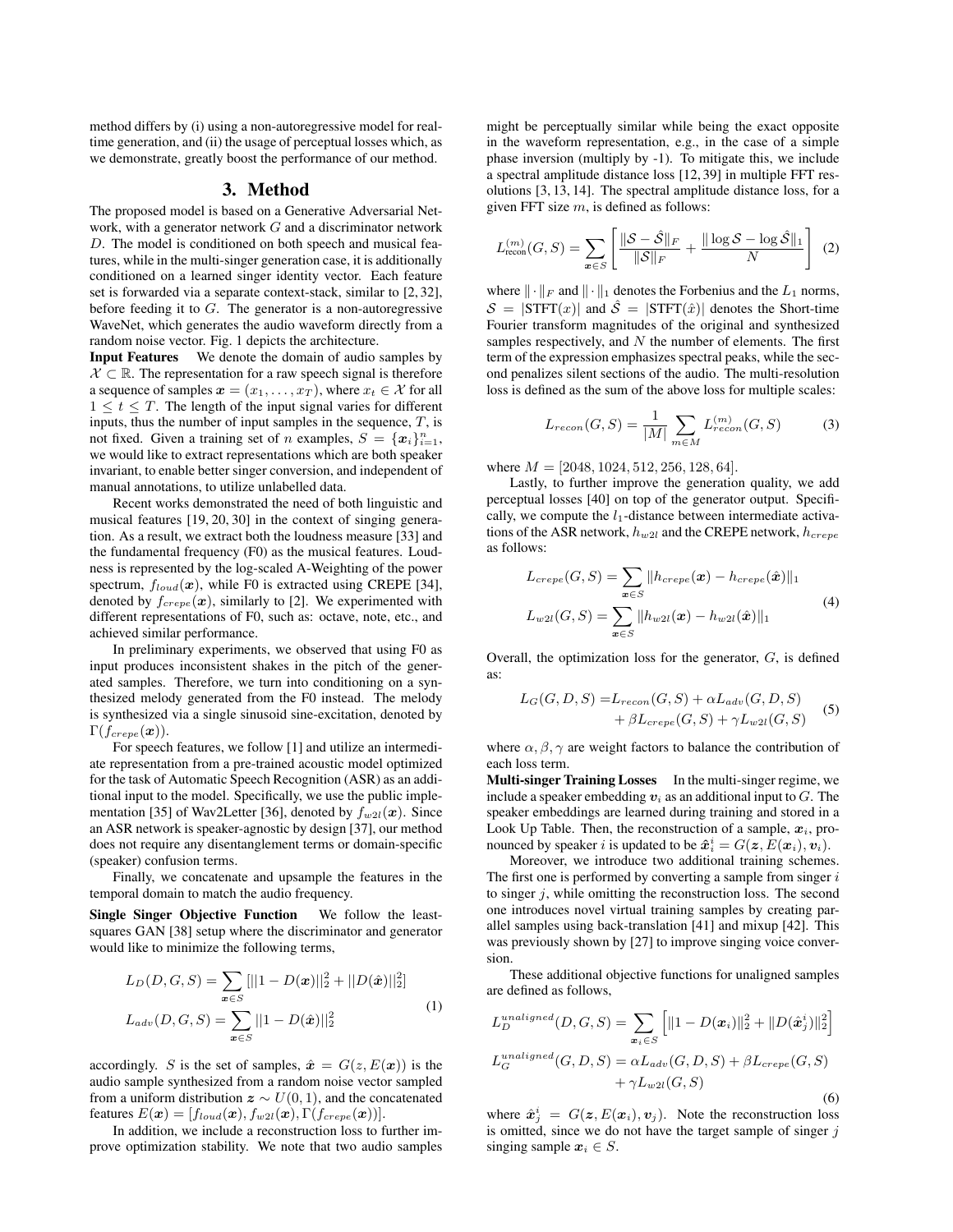

Figure 1: *Proposed GAN architecture. (a) Generator architecture. Musical and speech features are extracted from a singing waveform*  $(f_{toud}(x), f_{w2l}(x), \Gamma(f_{crepe}(x)))$  and passed through context stacks (colored green). The features are then concatenated and tempo*rally upsampled to match the audio frequency. The joint embedding is used to condition a non-causal WaveNet (colored blue), which receives random noise as input. (b) Discriminator architecture. Losses are drawn with dashed lines, input/output with solid lines. The discriminator (colored orange) differentiates between synthesized and real singing. Multi-scale spectral loss and perceptual losses are computed between matching real and generated samples.*

To virtually simulate unseen singers we follow the mixup scheme while generating a conversion to a new virtual singer. Specifically, we use a convex combination of two different singers embeddings,  $v_j$  and  $v'_j$ , as:

$$
\mathbf{u} = \nu \mathbf{v}_j + (1 - \nu) \mathbf{v}_{j'} \tag{7}
$$

where  $\nu \sim U[0, 1]$  is drawn from the uniform distribution. Sample  $x_{\boldsymbol{u}}^j = G(\boldsymbol{z},E(\boldsymbol{x}_j),\boldsymbol{u})$  is then generated from  $\boldsymbol{x}_j$ , and translated back to singer j as follows:  $\hat{x}_{u}^{j} = G(z, E(x_{u}^{j}), v_{j}).$ The produced set of artificial examples is denoted as  $S_{mixup}$  =  $\{(\boldsymbol{x}_j, \hat{\boldsymbol{x}}_{\boldsymbol{u}}^j)\}\$ . Finally, the discriminator and generator are optimized by minimizing the loss over supervised, unaligned and virtual samples:

$$
L_D^{multi}(G, D) = L_D(G, D, S) + L_D^{unaligned}(G, D, S)
$$
  
+ 
$$
L_D(G, D, S_{mixup})
$$
  

$$
L_G^{multi}(G, D) = L_G(G, D, S) + L_G^{unaligned}(G, D, S)
$$
  
+ 
$$
L_G(G, D, S_{mixup})
$$
 (8)

Note that in the mixup setting, the  $\hat{x} = \hat{x}_u^j$ .

 $\mathbf{r}$ 

Architecture Generator G, is based on a non-causal WaveNet architecture [3, 43]. It receives as input a random noise vector sampled from a uniform distribution,  $z \sim U(0, 1)$ and the input features described above. Each input feature  $(f_{loud}, f_{w2l}$  and  $f_{crepe})$  is passed through a separate convolutional stack [2, 32], which is composed of two blocks of eight non-causal convolutional layers. The layers in each block have an exponentially increasing dilation rate. Each layer employs 128 filters and a kernel-size of 3. The features are then upsampled by a series of interleaved nearest neighbor upsampling and convolutional layers. Once temporally-aligned to the audio, the features are concatenated to form the conditioning signal.

The generator is composed of a series of 30 non-causal layers ordered in three blocks. The dilation rate in a single block of layers is exponentially increasing. Thus, the model has a receptive field of 3,072 samples, which means each sample is generated based on a window of 96ms in future and past directions. Each layer has 128 residual-channels, 128 skip-channels and a kernel-size of 3. Our model achieves inference speed of 10.14 times faster than real-time, on a single Tesla V100 GPU.

The discriminator is composed of ten layers of 1-D convolutions followed by a leaky-ReLU activation with a leakiness of 0.2, with a linearly increasing dilation rate. Each convolution layer consists of 128 filters with a kernel-size of 3. The discriminator outputs a prediction for each time-step in the input audio signal. The loss is computed by averaging across the time-domain. Both the discriminator and generator apply weight normalization [44] on all layers.

# 4. Experiments

We perform a series of experiments to evaluate the proposed method against several baselines. We experimented with generating singing using speech-only, singing-only and mixed datasets. We explore both many-to-one conversion on a large single identity corpus and many-to-many conversion using learned identities from a corpus with a variable amount of audio per identity. Moreover, we perform an extensive ablation study to better understand the contribution of each component. Audio samples are available online at https:// singing-conversion.github.io/, as well as in the supplementary material.

Datasets We report results on several datasets. *LJ* [45] is a large single speaker speech corpus with approximately 24 hours of audio recording. *LCSING* is a studio recordings of a single professional singer [46], which was filtered using an offthe-shelf voice activity detector and contains 3 hours and 40 minutes of very expressive and high dynamic range recordings, including some melodic singing without lyrics. For the multispeaker experiments, we use the speech corpus, *VCTK* [47], to learn 109 singers with 44 hours of audio recordings. Finally, the *NUS-48E* [48] dataset, which includes six male singers and six female singers, has both singing and reading of four songs per voice, resulting in a total of 15 minutes per singer. All audio was down-sampled to 16kHz with a single channel. All datasets were randomly split according to a 80%/10%/10% of train/val/test partitions.

Hyperparameters We train our models for 800K steps, with a batch-size of 8 one second long audio segments. We use RADAM [49] optimizer with a learning rate of 0.0001. The learning rate is halved every 200K steps. The discriminator joins the training process after 100K steps and the perceptual losses after 50K steps. For the CREPE perceptual loss, we use the intermediate-activation before the final sigmoid activation. For the ASR network loss, we use the output of the tenth convolutional block. We use  $\alpha = 4, \beta = 1, \gamma = 10$  for the weight factors in Eq. 5. The model is trained with a mixup batch every 3 steps after 100K steps of training had passed.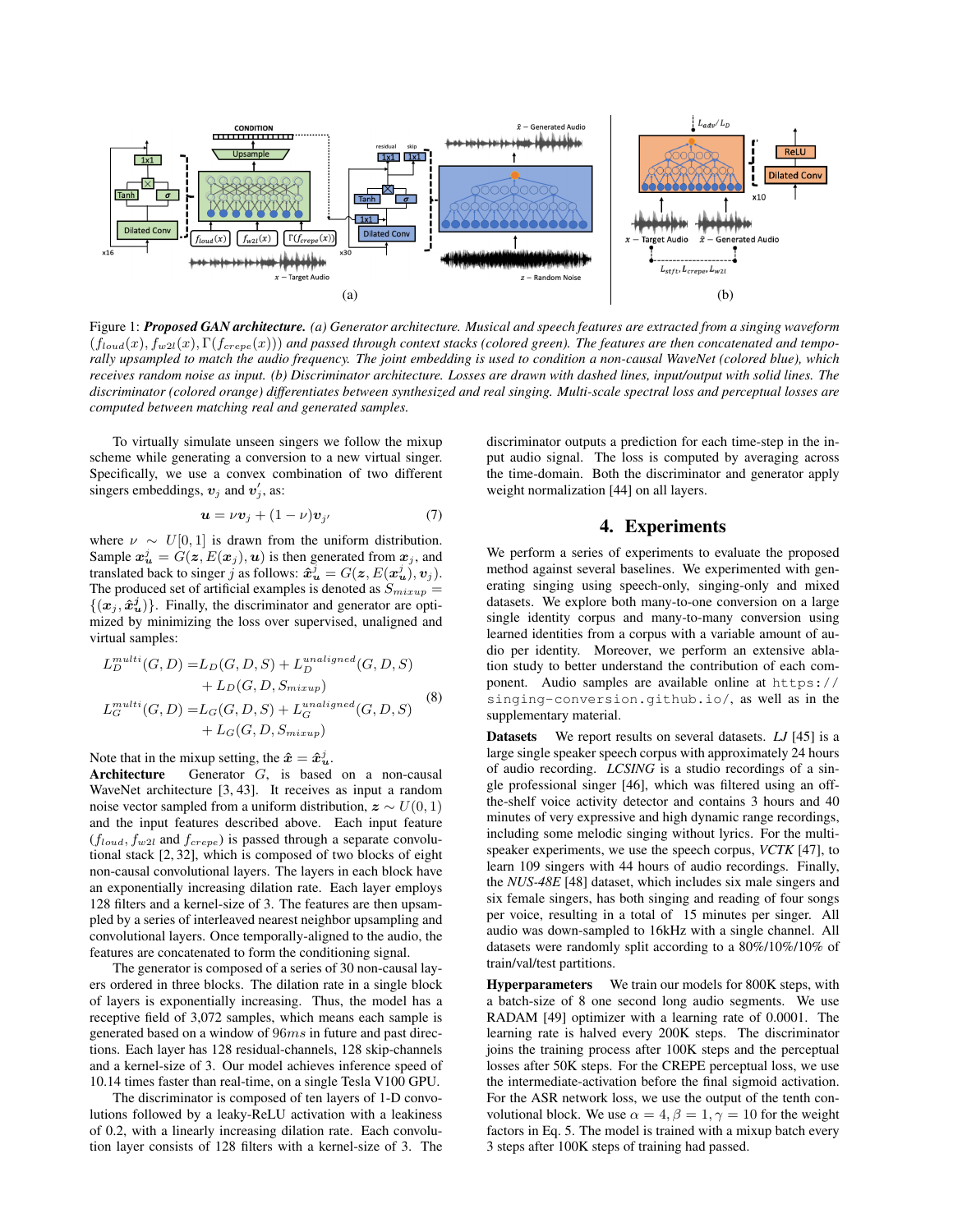| <b>Dataset</b> | Method                                   | $MOS \uparrow$                                                                                    | SIM $\uparrow$ Identification $\uparrow$ |                                           | VDE $\downarrow$ FFE $\downarrow$    |
|----------------|------------------------------------------|---------------------------------------------------------------------------------------------------|------------------------------------------|-------------------------------------------|--------------------------------------|
| Source Singing | Ground Truth                             | $4.10 + 0.84$ 86.11\%                                                                             | 100%                                     |                                           |                                      |
| IJ             | Mellotron<br>Ours<br>Ground Truth        | $3.79 + 1.06$ 59.04%<br>$4.06 \pm 0.81$ 60.46%<br>$4.51 \pm 0.70$ 70.83%                          | 76.47%<br>97.87%<br>97.91%               | 8.35%<br>4.19%                            | $9.50\%$<br>5.51\%                   |
| <b>VCTK</b>    | Mellotron<br><b>Ours</b><br>Ground Truth | $3.14 \pm 0.82$ 70.00%<br>$3.88 \pm 0.5678.57\%$<br>$4.35\pm0.7475.00\%$                          | 57.67%<br>96.41%<br>99.28%               | 6.98%                                     | 15.02% 16.62%<br>$7.72\%$            |
| <b>LCSING</b>  | <b>USVC</b><br>Ours<br>Ground Truth      | $3.52 \pm 0.91$ 38.24%<br>$3.81 + 0.92$ 67.74%<br>$3.95 + 0.73$ 77.78%                            | $8.51\%$<br>$100\%$<br>$100\%$           | $4.00\%$                                  | $8.19\%$ 11.46\%<br>4.80%            |
| NUS-48E        | Mellotron<br>WGANSing<br>USVC<br>Ours    | $3.55 \pm 0.87$ 69.44%<br>$3.60 \pm 0.94$ 80.56%<br>$3.78 + 0.85$ 61.90%<br>$4.04 + 0.68$ 81.82\% | 60.11%<br>92.27%<br>93.45%<br>97.02%     | $6.59\%$<br>$3.85\%$<br>4.82%<br>$2.47\%$ | $8.02\%$<br>5.06%<br>20.80%<br>3.50% |

Table 1: *Test scores for singing voice conversion. For MOS, SIM, identification, higher is better. For VDE and FFE – lower.*

Singing conversion All experiments were performed by converting singing recordings of the NUS-48E to the target identities learned from the datasets described above. Therefore, experiments conducted on the LJ, LCSING and VCTK evaluate the methods' invariance to the *input* voice identity, while experiments conducted on the NUS-48E dataset, evaluate the methods' performance while converting across a fixed set of singers.

Evaluation metrics are based on subjective and objective success metrics: (i) Mean Opinion Scores (MOS), human raters rate the naturalness of the audio samples on a scale of 1–5. Each experiment, included 40 randomly selected samples rated by 20 raters. (ii) ABX testing for similarity, in which we present each rater with two audio samples A and B. The examples originate from two different singers. These two samples are followed by a third utterance X randomly selected to be from the same identity as A or B. Next, the rater must decide whether X has the same identity as A or B. We report the success rate across all raters. (iii) Automatic identification metric by training a multi-class classifier on the ground-truth training partitions of all datasets and reporting the success rate of the classifier, similar to [50–52]. (iv) Voicing Decision Error (VDE) [53], which measures the portion of frames with voicing decision error, (v) F0 Frame Error (FFE) [54], measures the percentage of frames that contain a deviation of more than 20% in pitch value or have a voicing decision error.

Mellotron [21] showed good results on singing generation by training on speech datasets. Therefore, we use it as the baseline for the experiments on speech datasets. Given a template singing sample, Mellotron extracts the rhythm, the alignment between text and spectral features, which is then used to generate the conversion. For emotive samples, like in the NUS-48E dataset, the rhythm extraction sometime failed. Therefore, we used a forced-aligner [55] to create a synthetic alignment map and replace the rhythm extracted by Mellotron with the synthetic one before generating the conversion.

For a fair comparison we do not report Mellotron results on LCSING dataset due to instability in the training caused by the following reasons. In the LCSING dataset there are only 40 minutes of transcribed segments and many of the recordings contain non-lexical vocables.

Our experiments on NUS-48E dataset involved baselines which showed convincing results: WGANSing [23] and Unsupervised Singing Voice Conversion (USVC) [27]. Both methTable 2: *Ablation study on the LJ dataset.*

| Method                                              | $MOS \uparrow VDE \downarrow FFE \downarrow$         |  |
|-----------------------------------------------------|------------------------------------------------------|--|
| F0 condition                                        | $2.37\pm0.93$ 7.20% $8.81\%$                         |  |
| Melody condition<br>+ ASR perceptual loss           | $3.26 \pm 1.04$ 6.33% 7.90%<br>3.36±0.96 6.47% 8.03% |  |
| + CREPE perceptual loss $4.06 \pm 0.82$ 4.19% 5.51% |                                                      |  |

ods require multi-singer voice dataset for training. Therefore, we do not apply them on LJ and VCTK. For the single singer dataset, we use the same architecture as USVC but without the confusion term.

Table 1 presents the results for all of the above models. On speech datasets, LJ and VCTK, our models outperform Mellotron, despite the latter utilizing the underlying text as input. In addition to subjective quality, our method predicts both voicing decision and pitch accuracy better than Mellotron. Results on LCSING, show that our method is better than the baseline and is able to generate recognizable samples. On a multi-singer dataset, NUS-48E, our method generates subjectively higher quality samples, which are more identifiable than the baselines. Ablation We perform ablation for the suggested single singer training framework. Table 2 summarizes the results. The comparison between the F0 condition and the Melody condition, shows that providing melody as input to the model reduces the overall error with regard to pitch generation. The addition of the ASR perceptual loss slightly improves the model MOS scores at the cost of slightly reducing the pitch metrics. Adding the CREPE perceptual loss adds a significant gain to the model performance across all metrics.

#### 5. Conclusion

We present an unsupervised method that can convert a singing voice to a voice that is sampled either as speaking or singing. The method employs multiple pre-trained encoders and perceptual losses and achieves state of the art results on both objective and subjective measures. Conditioning the generator on a sineexcitation was shown to be beneficial while further improving the results. As future work, we would like to focus on temporal modification of the input singing to further match the style of the target singer.